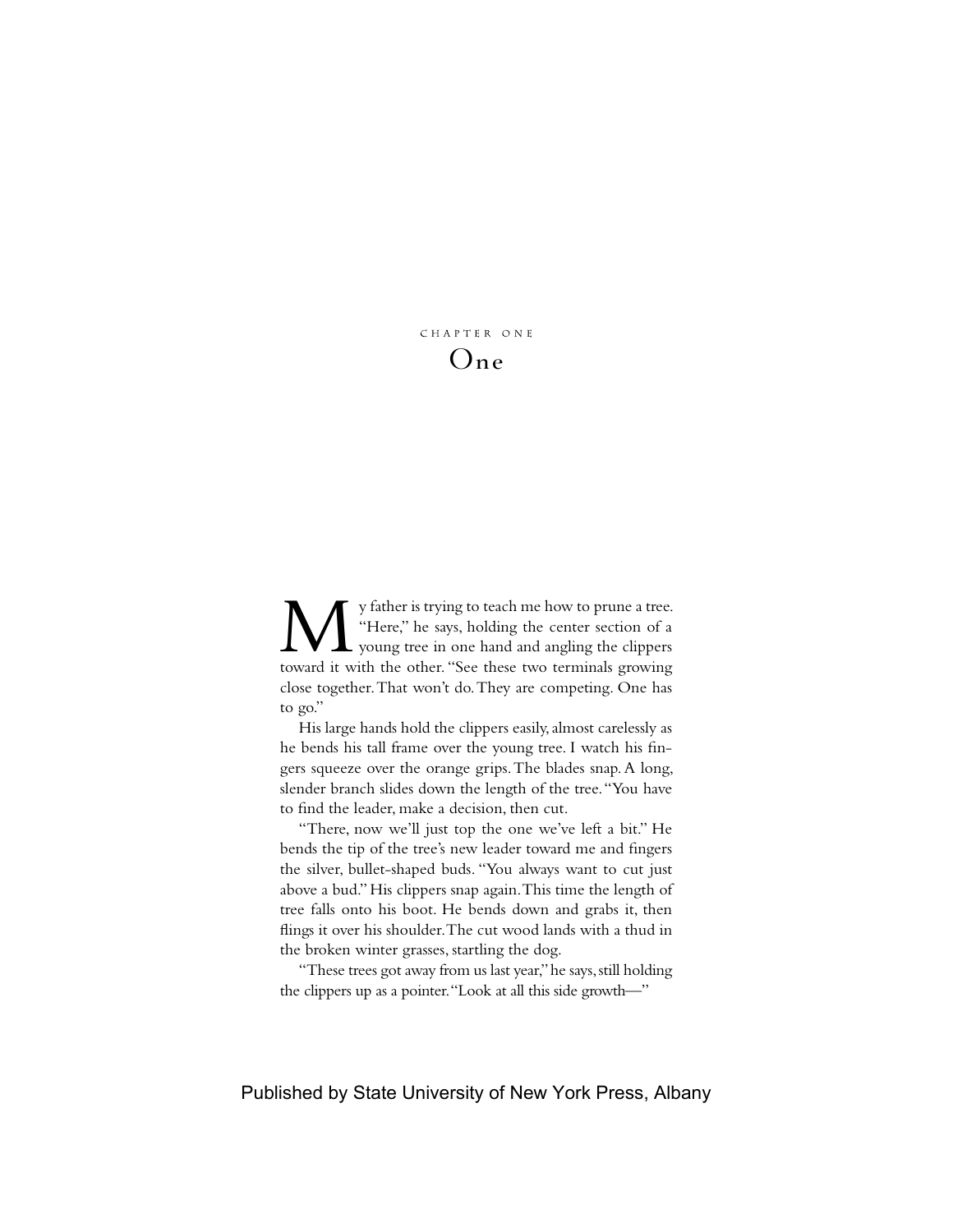### A FAMILY PLACE

 My father interrupts himself to begin pushing down some of the side branches, or scaffold limbs, so that instead of angling up around the trunk of the tree, they jut out from the center of the tree at right angles. He studies the tree for a moment; then his clippers begin again, snapping a limb off here, another one there, twisting around the soft new growth, to cut the wood clean and close to the trunk. Each time he makes a cut, my father flicks his wrist so that the newly cut wood twists away from him, rustling down into the tree. Sometimes branches fall against his chest, but he just brushes them away without looking down. He has a vision for this tree: the strong limbs studded with red apples, the entire tree a green spreading focus to produce good fruit. No excess limbs to cut the light, a leader rising straight and tall.

 I rub my gloved hands together in an effort to keep them warm and continue watching. My father's clippers flash silver in the cold winter air. Only when several more branches lie at the base of the tree does he step back to look. So much of the bushy side growth is gone that the tree looks awkward, shorn. The limbs and trunk are dotted with white marks where the soft underwood has been exposed. For really deep cuts on the older trees, my father will coat the surface with tar and turpentine to prevent disease, but for clipper cuts on a young tree like this, he will count on the tree's vigor to heal over the wounds. A leader now rises; evenly spaced side branches push out on all four quadrants.

 "That's enough for now," says my father. "Next year we can work straightening out some of those side limbs, but I don't want to cut off any more fruit buds since this is its first bearing year."

 While I pull the branches away, piling them in the center of the row so that they can be scooped up by the brush picker, my father pulls his gloves off and adjusts the wire guard around the tree's base. Then he pulls a handful of mouse bait from a coffee can and scatters it around the tree. "If we can just keep the mice and deer off of them, these trees should be okay."

] *2*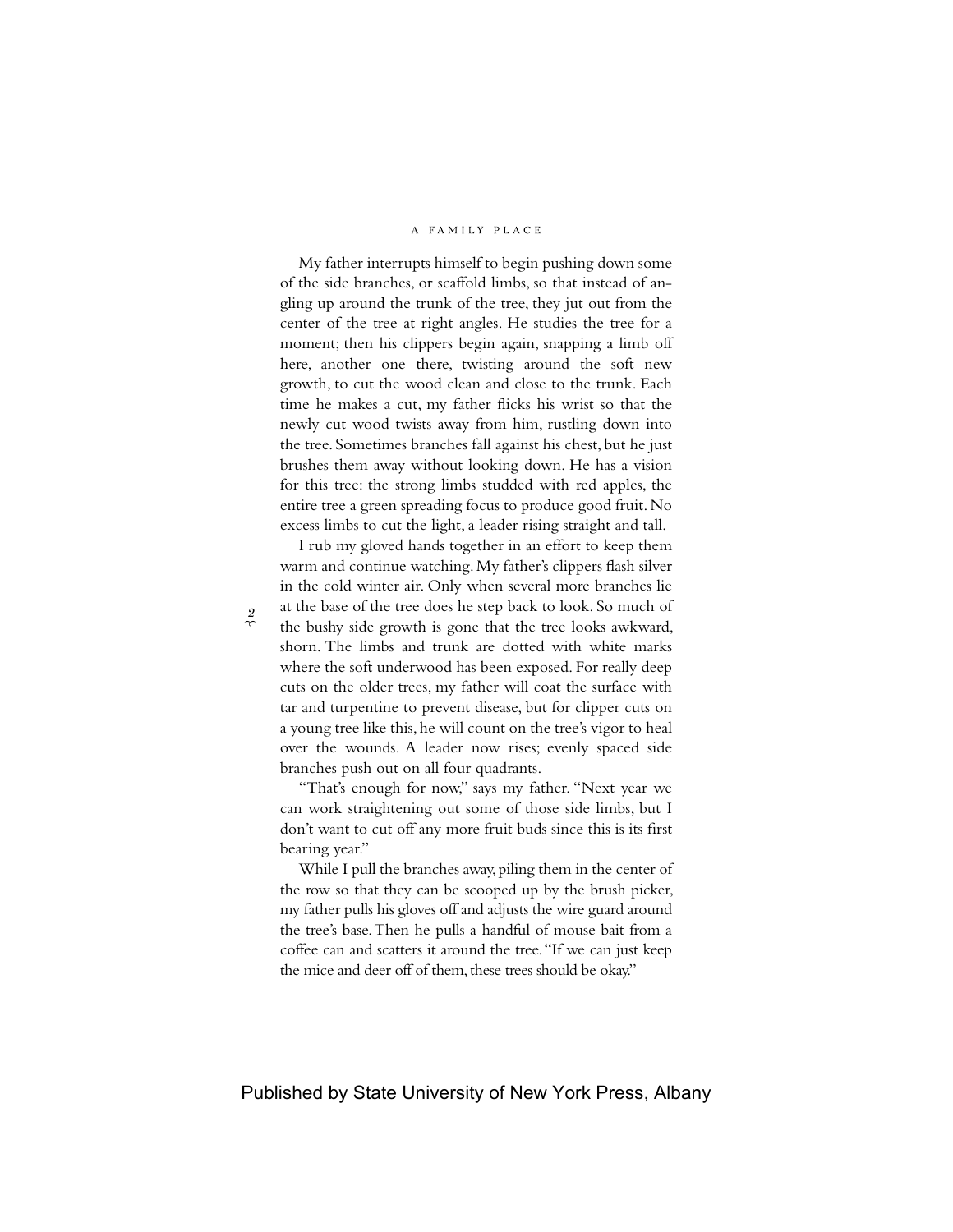### ONE

 I look down the rows of young Empires that now line the slope of the meadow as it cuts down from the garden.

 "Here"—my father hands me the clippers—"you try the next one." He walks back to the tractor with its wooden pruning tower and pulls out a saw.

 I move down the row to a short tree, dense with limbs. I see only one central branch shooting up, no competition to clean out of the way. But the central terminal seems crooked and stunted. Sometimes my father looks at trees like this and decides to get rid of the weak leader and restart the tree. He cuts the old leader back and chooses one of the lower branches to be the tree's new leader. Should I do that, letting one of the lower branches, already beginning to spire up, become the tree's new center? I decide to go with that idea but then can't decide which lower limb to choose as the new leader. The branches are all about the same size, all vigorous. I try pushing down the side branches, as I have watched my father do, to get a handle on which scaffold limbs should stay, but that only confuses me more. I want so much to get this right. I know it will please my father. When he heads out for the orchards, he is always glad when I come along.

 But there are too many branches, each one twisting this way, that way. I tell myself I will just have to begin, start cutting somewhere. I bring my clippers up against a limb, pushing them close to the trunk to make a clean cut as my father has shown me, but just as I am about to squeeze the handle, I am overcome with fear. What if I make the wrong cut? I back up and study the tree again, but even then I can't decide where to begin. I try a new tactic. I push myself into the center of the small tree so that I can look at the branches from that angle. But now I am simply wedged into the chaos of branches.

 When I push my way back out of the tree, a branch snaps in my face. The sudden sting makes me only more determined to begin cutting in somewhere. I raise my clippers, but it is no use. I am stumped again. All the bottom branches

 $\widetilde{\phantom{a}}$ *3*